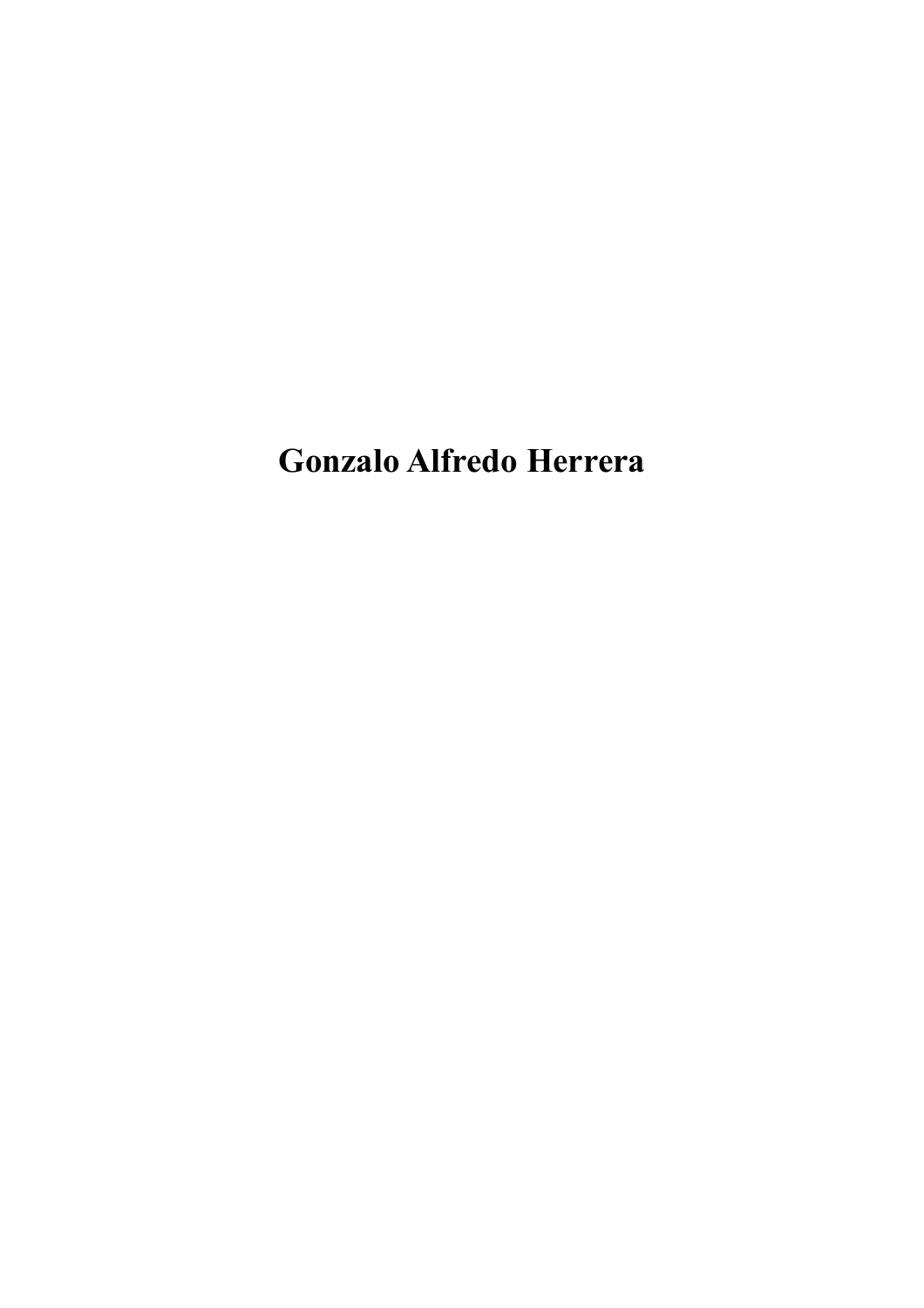**A - Personal data:** 

**Last name:** Herrera **Names:** Gonzalo Alfredo

**Place of birth:** Salta **Birthdate:** February 1st 1974

**Passport #:** 23749215

**Place of residence:** Los Inciensos 321 Salta - 4400 - Argentina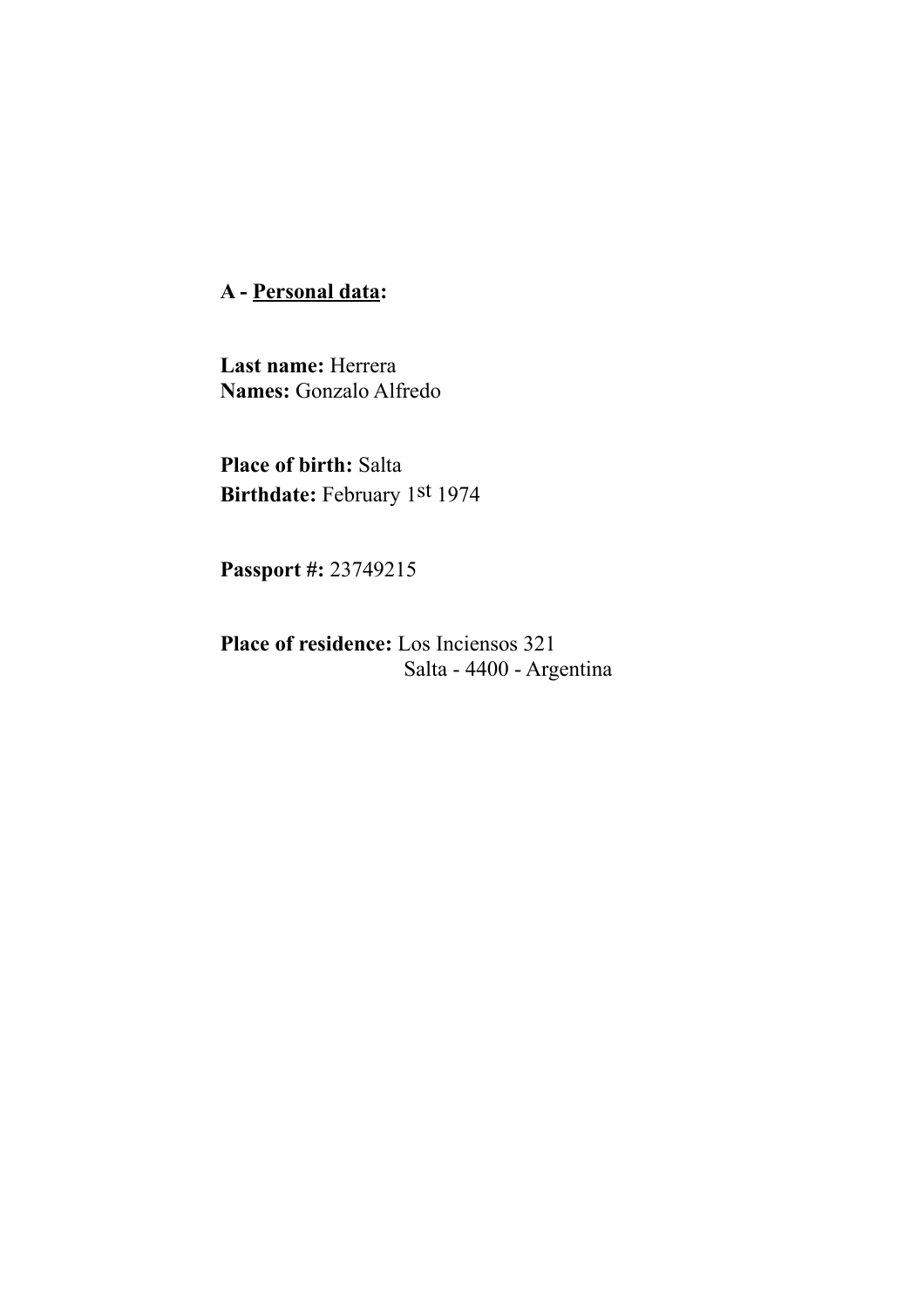## **Degrees:**

 DMD, Universidad Nacional de Tucumán (Tucuman National University), February 1997

### **Postgraduate degrees:**

 Specialist in Oral and Maxillofacial Surgery, certified by the Argentinian Society of Oral and Maxillofacial Surgeons, and National Health Ministry, December 2003, recertified in 2008, 2013, 2018. Latin American Board of Oral and Maxillofacial Surgeons, certified. Argentinian Board of Oral and Maxillofacial Surgeons, certified. President of the Argentinian Society of Oral and Maxillofacial Surgeons, 2020-2021

# **Laboral activities**

Oral and maxillofacial surgeon , Oral and Maxillofacial Surgery Department, San Bernardo Hospital, Salta. Decree #2107, Health Ministry, Salta, August 11 2000.

Oral and Maxillofacial Surgeon, Children´s and Motherhood Public Hospital, Salta, 1301 Sarmiento Ave., +543874325000 2010-2018

Member of the Oral and Maxillofacial Surgery Department Sanatorio Parque, Salta, 273 H. Yrigoyen 273, +543874318800

Chairman Oral and Maxillofacial Surgery Department, IMAC (Instituto Medico de Alta Complejidad) Salta, 82 A. Guemes St, +543874954000

Chairman Oral and Maxillofacial Surgery Department, Sanatorio San Roque, Salta, 1450 Reyes Católicos Ave. +543874394000

Chairman Oral and Maxillofacial Surgery Department, Hospital Privado Tres Cerritos, Salta, 93 Juan B. Justo Ave., +543874398880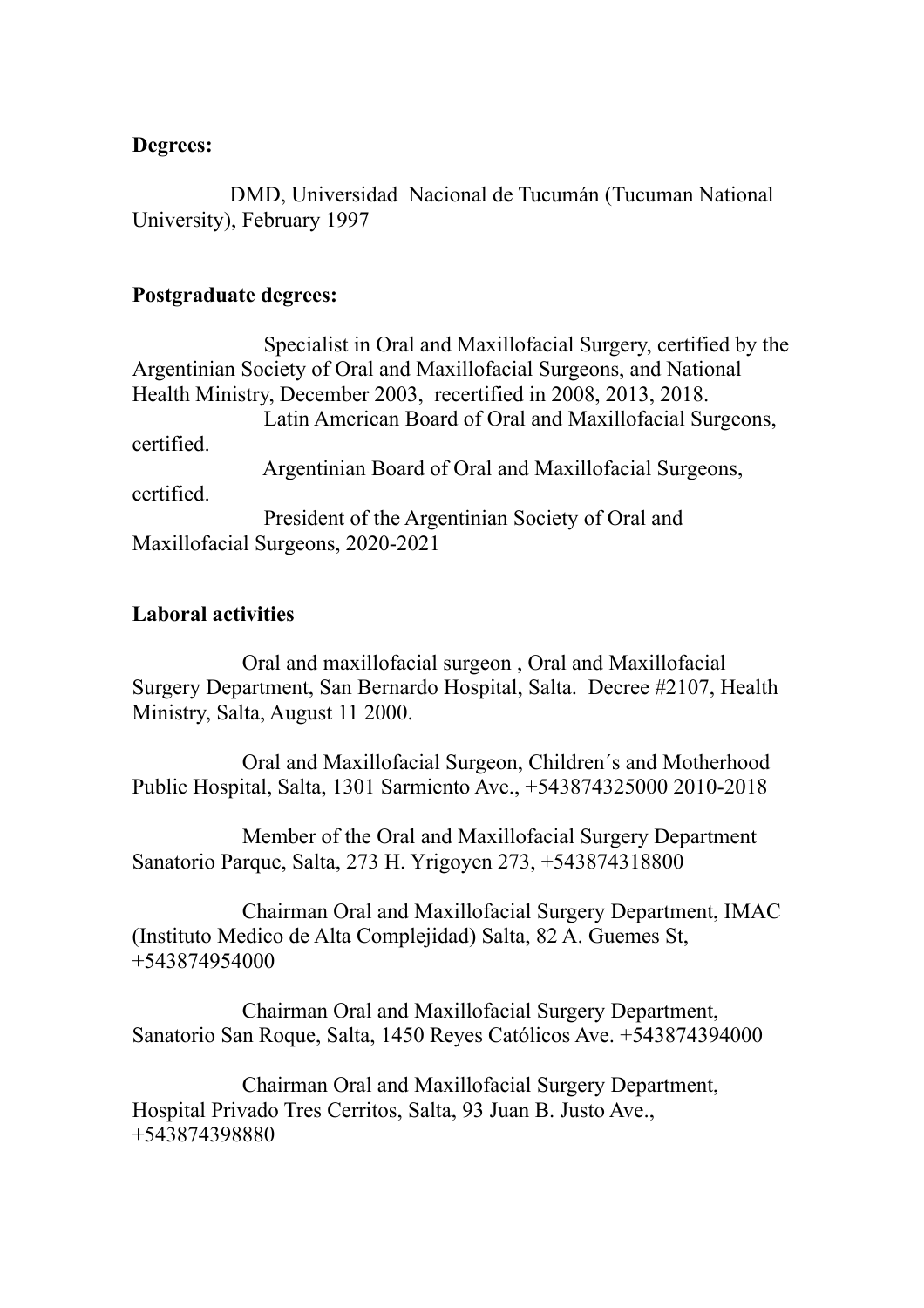Private Practice in Oral and Maxillofacial Surgery, Centro Herrera, 548 Sarmiento Ave., +543874311991

## **Professional Institutions**

|       | Member of the Salta Dental Association                       |
|-------|--------------------------------------------------------------|
|       | Member of the Argentinian Dental Association                 |
|       | Member of the Oral and Maxillofacial Surgeons Association of |
| Salta |                                                              |
|       | Member of the Argentinian Association of Oral and            |
|       | <b>Maxillofacial Surgeons</b>                                |
|       | Member of the Latin American Association of Oral and         |
|       | <b>Maxillofacial Surgeons</b>                                |
|       | Fellow of the International Association of Oral and          |
|       | <b>Maxillofacial Surgeons</b>                                |

# **Directive positions in Professional Institutions**

Vocal of the Executive Committee of the Argentinian Association of Oral and Maxillofacial Surgeons, 2006- 2008 Vocal of the Executive Committee of the Argentinian Association of Oral and Maxillofacial Surgeons, 2012- 2013 Vocal of the Executive Committee of the Argentinian Association of Oral and Maxillofacial Surgeons, 2016-2017 Secretary the Executive Committee of the Argentinian Association of Oral and Maxillofacial Surgeons, 2017- 2019 President of the Executive Committee of the Argentinian Association of Oral and Maxillofacial Surgeons, 2020- 2021

### **Academic activities**

Invited professor of the Specialization in Oral and Maxillofacial Surgery, Cordoba National University, Argentina, Chairman Prof.Dr. Ricardo Bachur.

Invited professor of the Specialization in Oral and Maxillofacial Surgery, Tucuman National University, Argentina, Chairman Prof. Dr. Roberto Diaz.